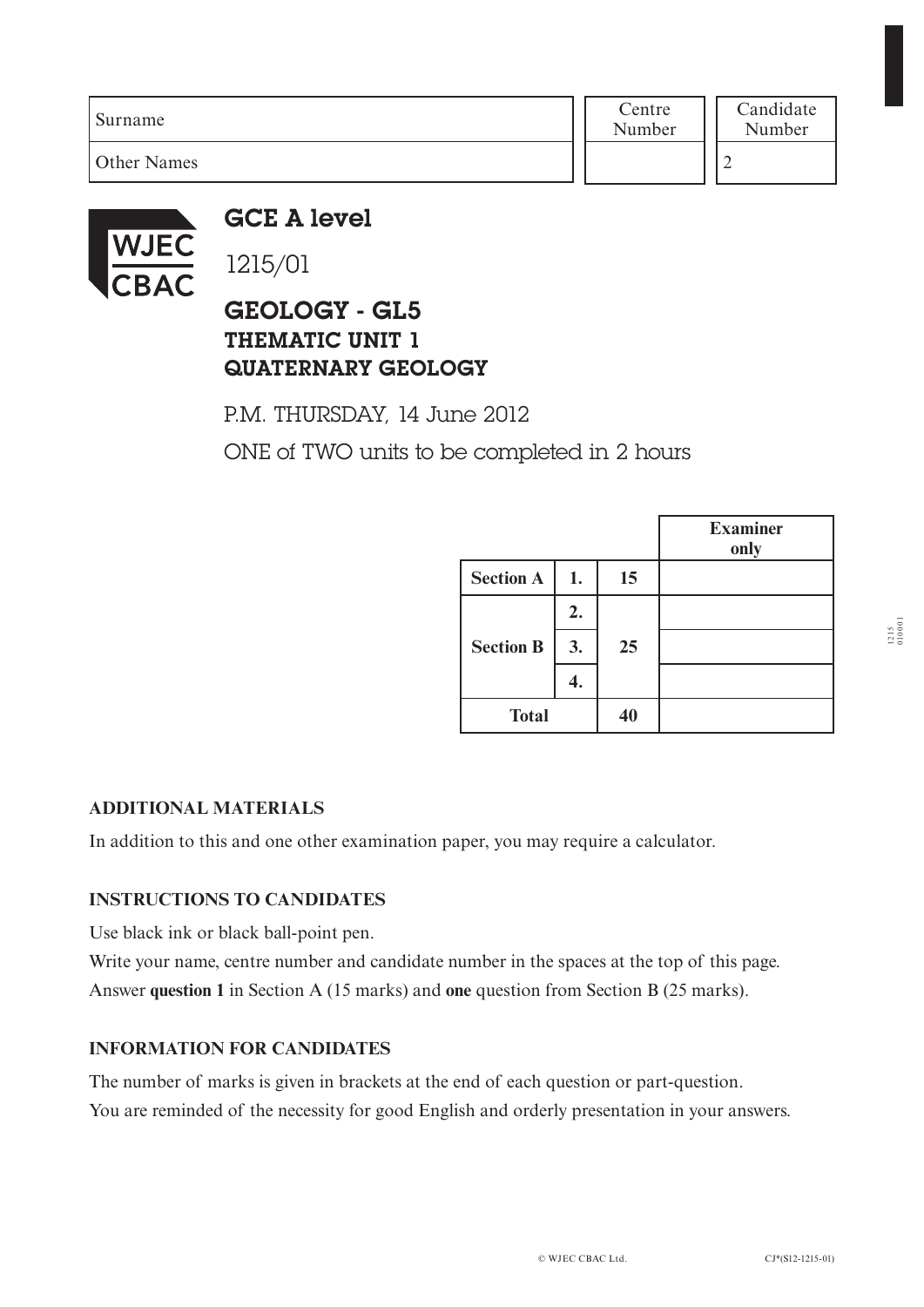2 **Examiner** only

### **SECTION A**

**1. Figure 1a** is a geological map of Gower, South Wales. **Figure 1b** is a diagrammatic cross-section through a series of Quaternary sediments on the coast of Gower (with 14C dates given for some sediments).



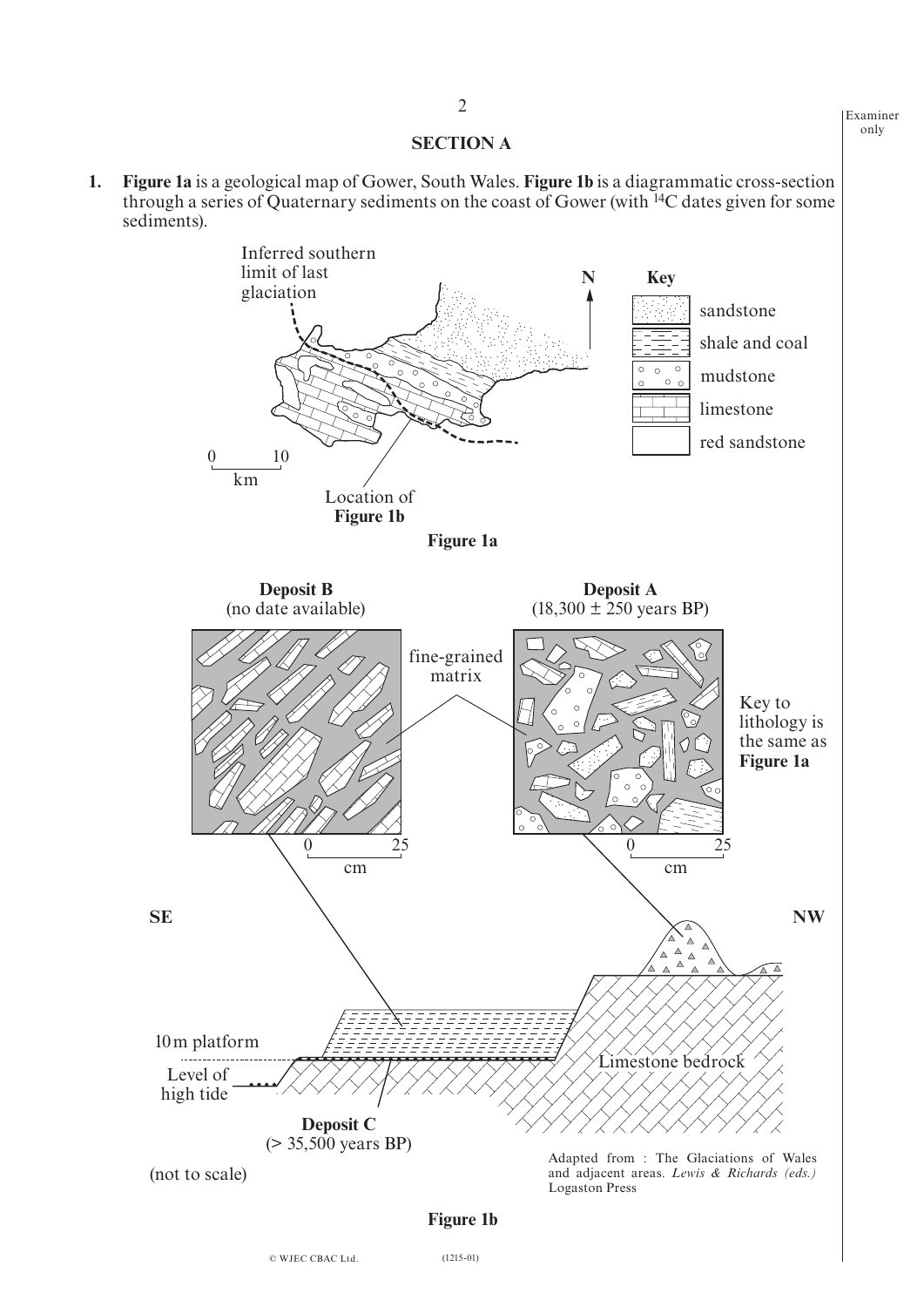|       | 3                                                                                                                                                         | Examiner<br>only |
|-------|-----------------------------------------------------------------------------------------------------------------------------------------------------------|------------------|
| (i)   | Using Figures 1a and 1b:<br>Describe two similarities between Deposit A and Deposit B shown in Figure 1b.<br>$[2]$                                        |                  |
| (ii)  | Describe two differences between Deposit A and Deposit B shown in Figure 1b.<br>$[2]$                                                                     |                  |
| (iii) | <b>Deposit A</b> has been interpreted as having been deposited by a glacier.<br>Evaluate the evidence that supports this interpretation.<br>$[3]$         |                  |
| (iv)  | <b>Deposit B</b> has been interpreted as being deposited in a periglacial environment.<br>Evaluate the evidence that supports this interpretation.<br>[3] |                  |
|       |                                                                                                                                                           |                  |

 $(a)$ 

(1215-01) **Turn over.**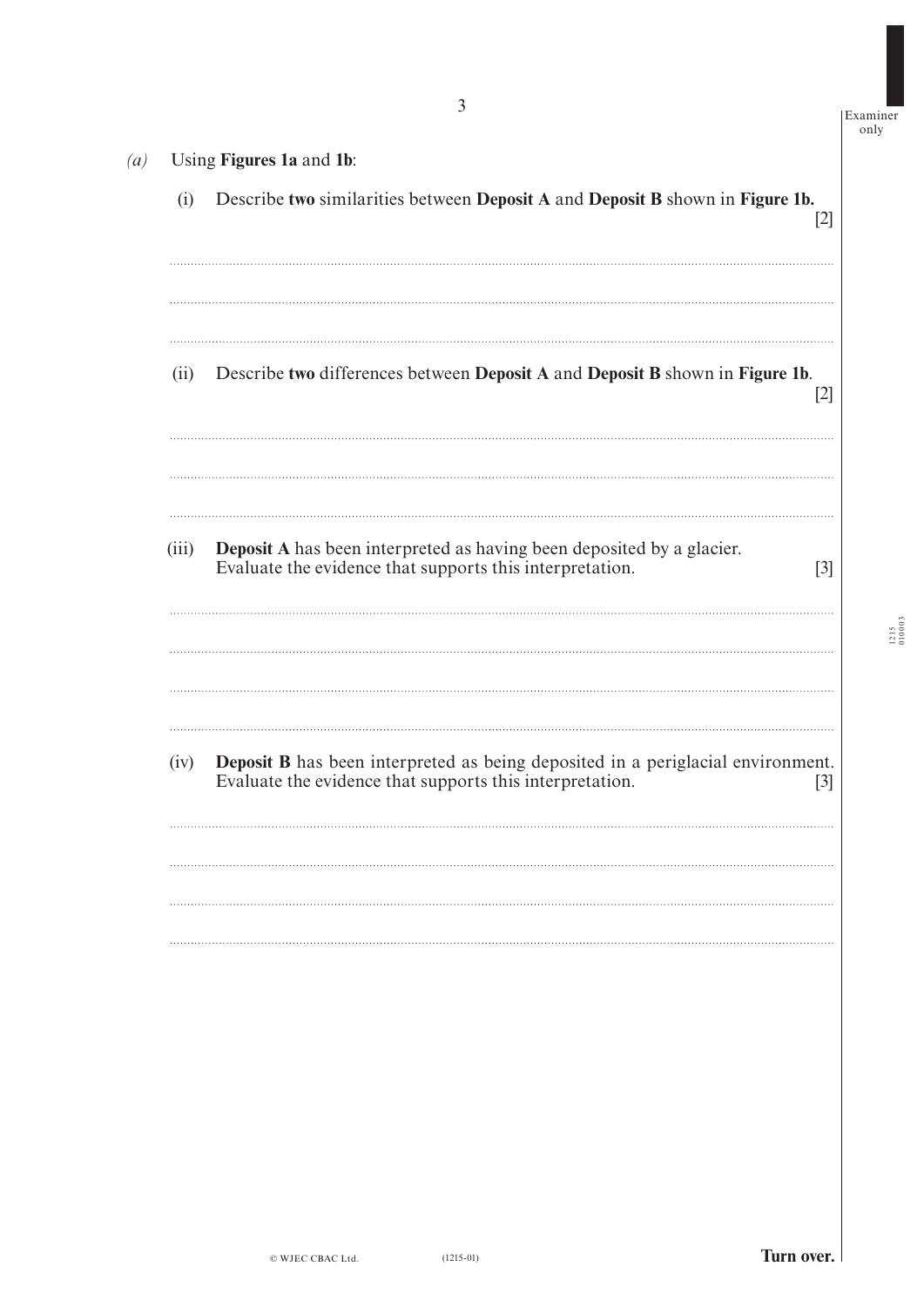4 Examiner only *(b)* Using **Figure 1b**: The 10 metre platform and **Deposit C** is an example of a raised beach. (i) Suggest how **Deposit C** would be different from **Deposit B**. [2] (ii) A student wrongly concluded that **Deposit C** was laid down after the glaciation that produced **Deposit A**. Explain the geological processes that lead to the deposition of **Deposit C** before **Deposit A**. [3] **Total 15 marks**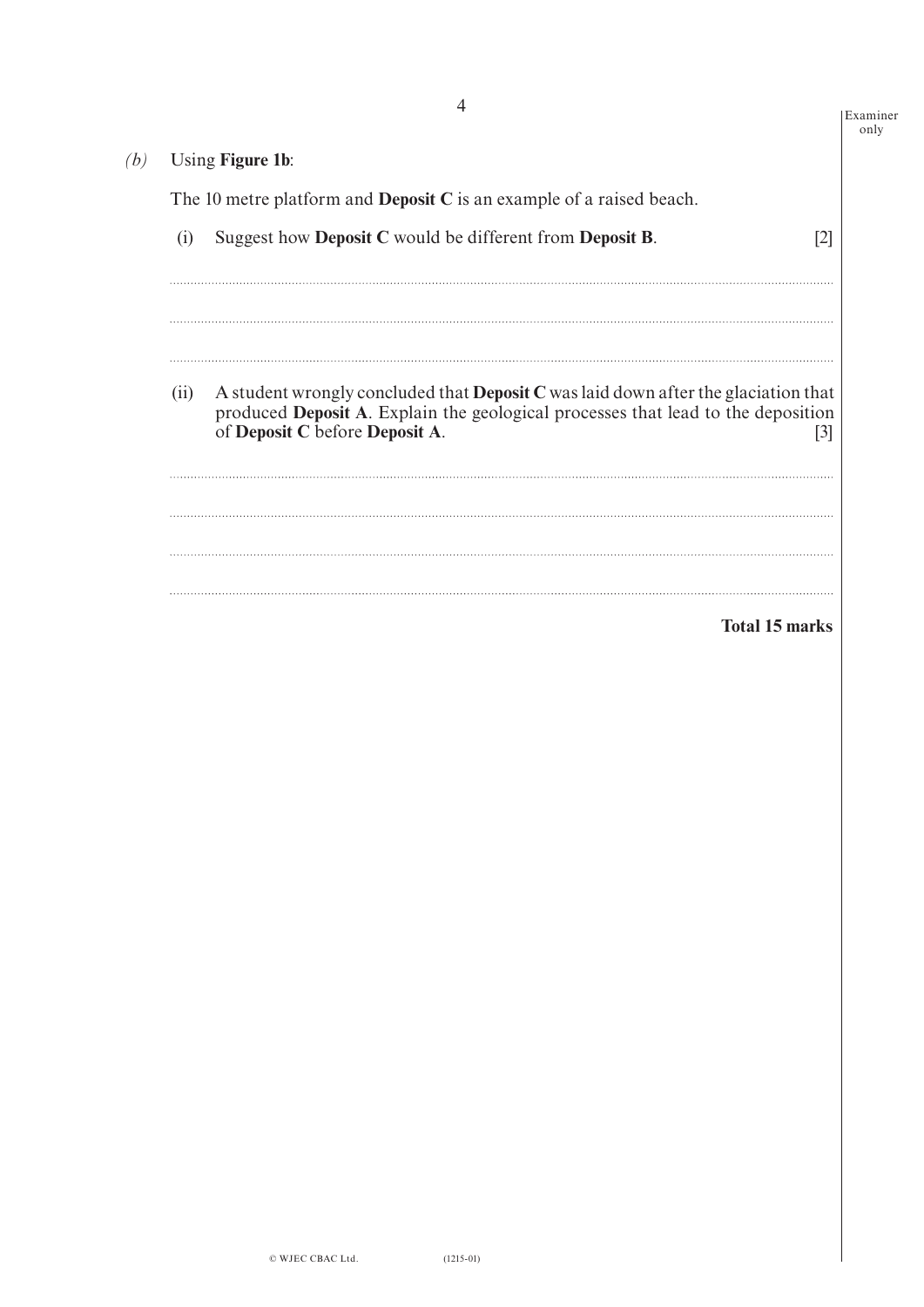#### **SECTION B**

5

#### *Answer* **one** *question only.*

#### *Write your answer in the remaining pages of this booklet.*

#### **2.** Evaluate the statement:

*"There is a strong relationship between geology and topography that results in a variety of relief forms."* [25]

- **3.** *(a)* Describe how the Hjulstrom Graph can be used to enable the reconstruction of earlier environments recorded in sedimentary rock sequences.
	- *(b)* Evaluate the use of sedimentary structures in interpreting the physical processes that lead to the formation of turbidites. [25] lead to the formation of turbidities.
- **4.** *(a)* Describe the evidence from ice cores for climatic fluctuations.
	- *(b)* Evaluate how fossils can be used to provide evidence for climatic fluctuations in Britain during the Quaternary period.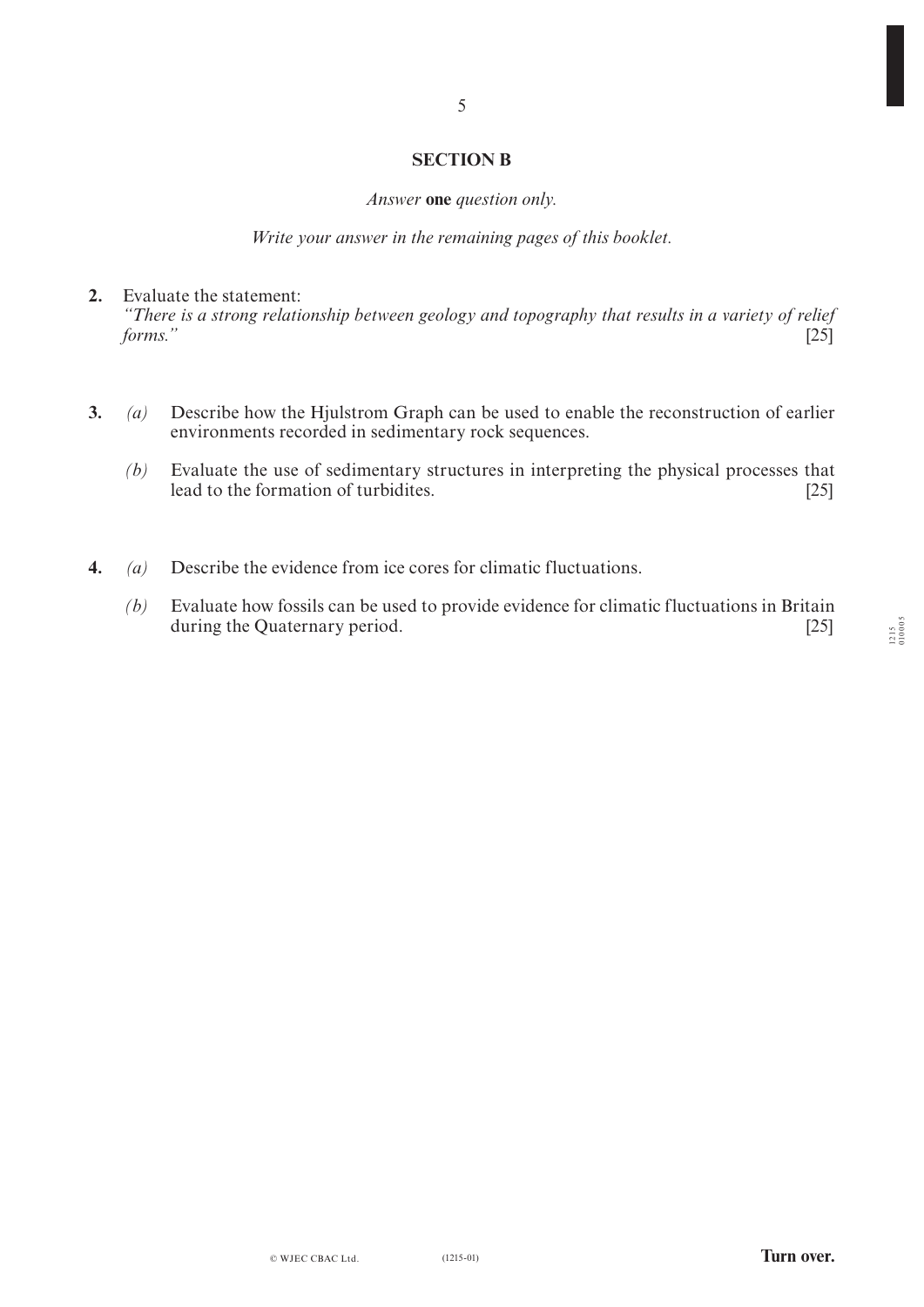| Examiner |
|----------|
| only     |
|          |

|                        |             | . |
|------------------------|-------------|---|
|                        |             |   |
|                        |             |   |
|                        |             |   |
|                        |             |   |
|                        |             |   |
|                        |             | . |
|                        |             | . |
|                        |             | . |
|                        |             | . |
|                        |             |   |
|                        |             |   |
|                        |             |   |
| $\odot$ WJEC CBAC Ltd. | $(1215-01)$ |   |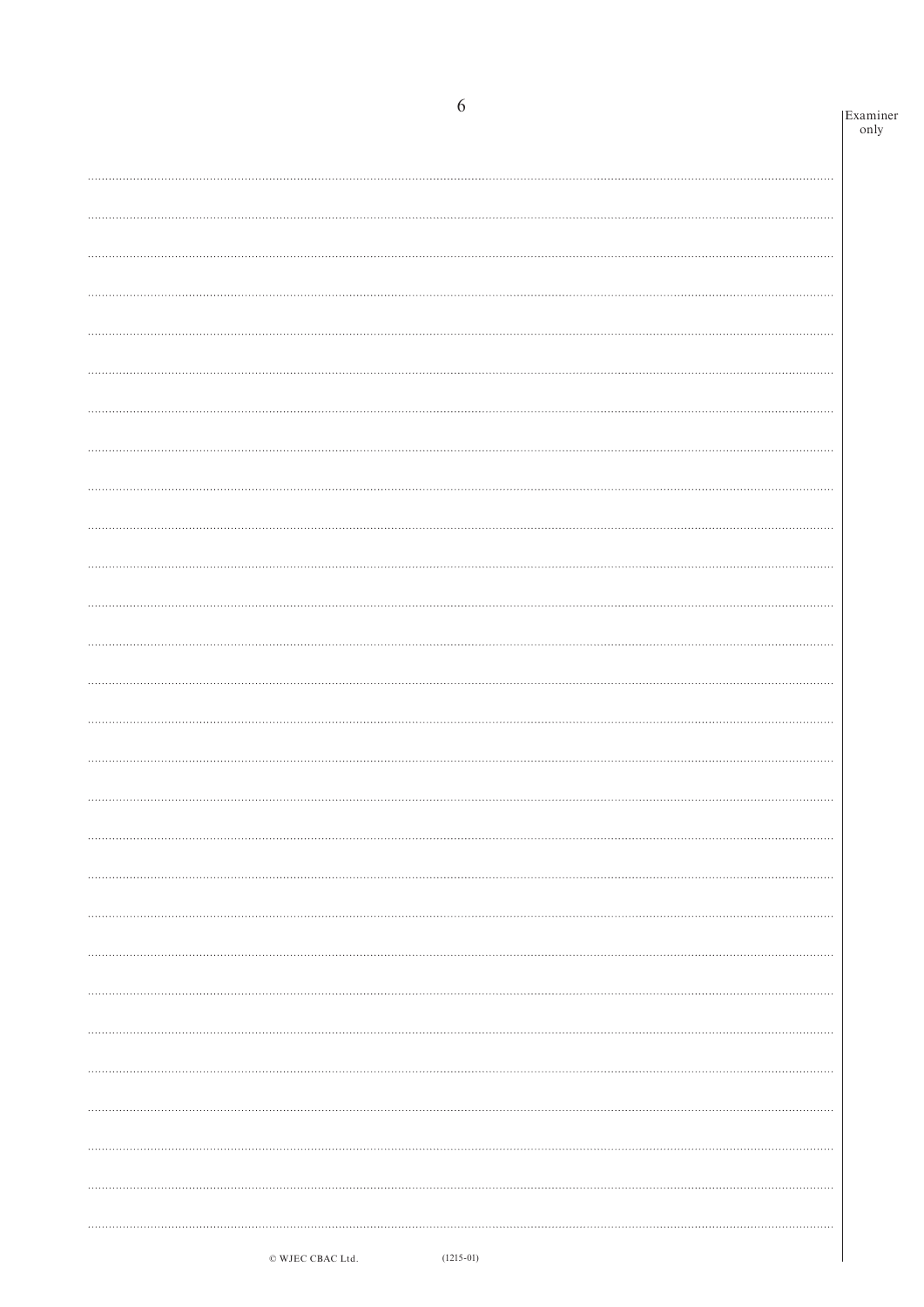| Examiner |
|----------|
| only     |

7

|                  |             | .          |
|------------------|-------------|------------|
|                  |             |            |
|                  |             |            |
|                  |             |            |
|                  |             |            |
|                  |             |            |
| © WJEC CBAC Ltd. | $(1215-01)$ | Turn over. |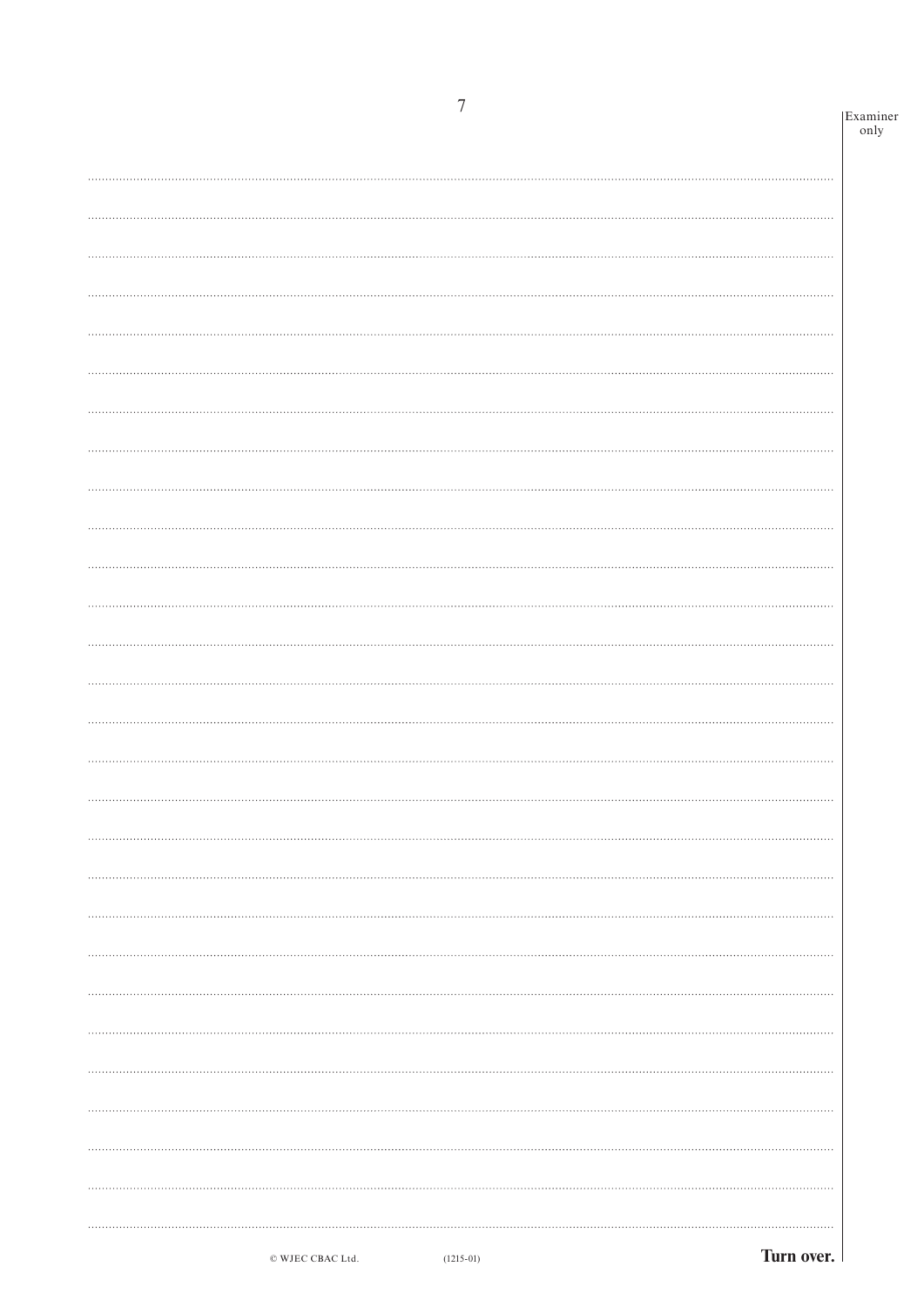#### 8 Examiner Examiner<br>only

| .                                     |
|---------------------------------------|
|                                       |
|                                       |
|                                       |
|                                       |
|                                       |
|                                       |
|                                       |
|                                       |
|                                       |
|                                       |
|                                       |
| $\odot$ WJEC CBAC Ltd.<br>$(1215-01)$ |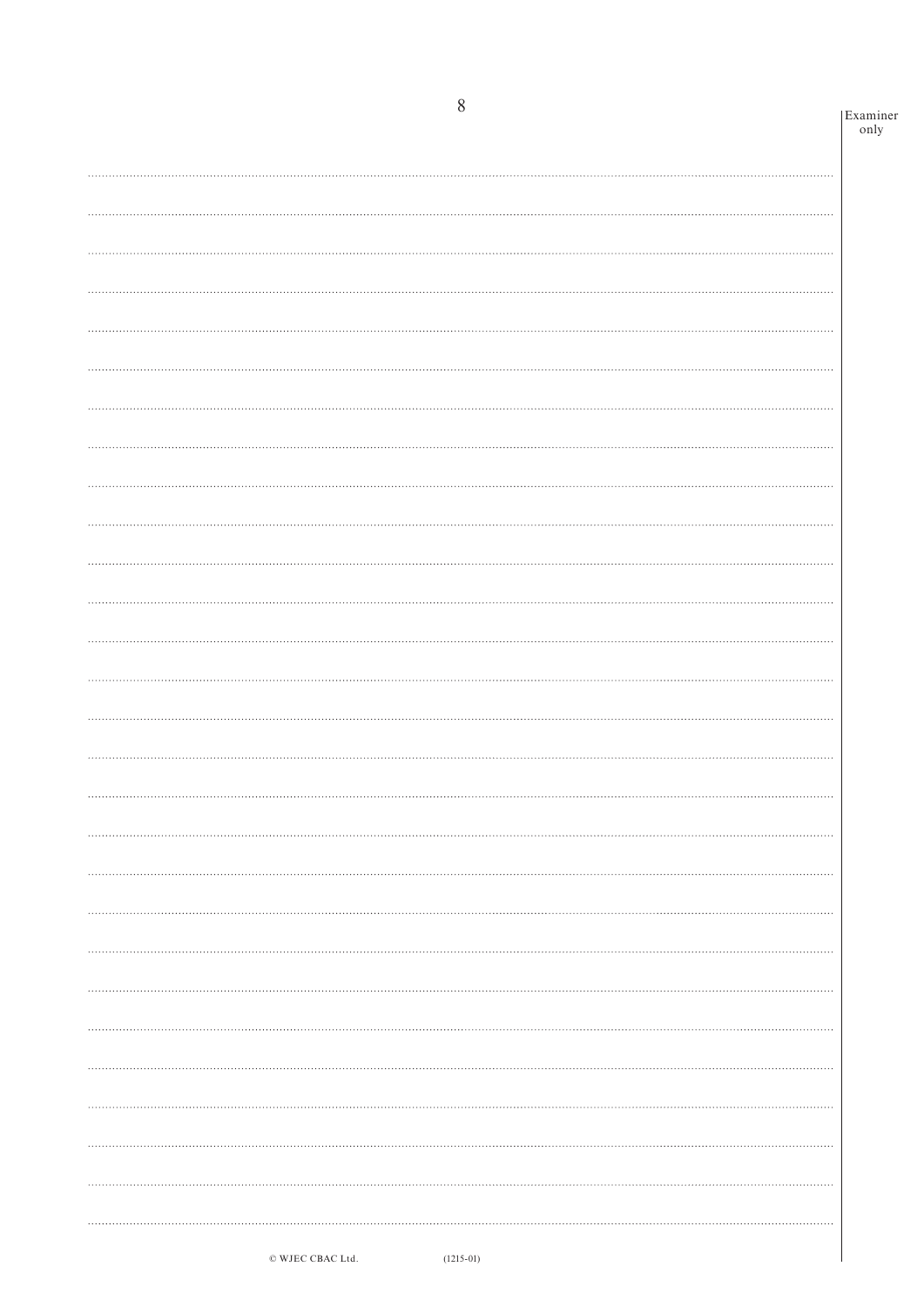| Examiner |
|----------|
| only     |
|          |

|                        |             | .          |
|------------------------|-------------|------------|
| $\odot$ WJEC CBAC Ltd. | $(1215-01)$ | Turn over. |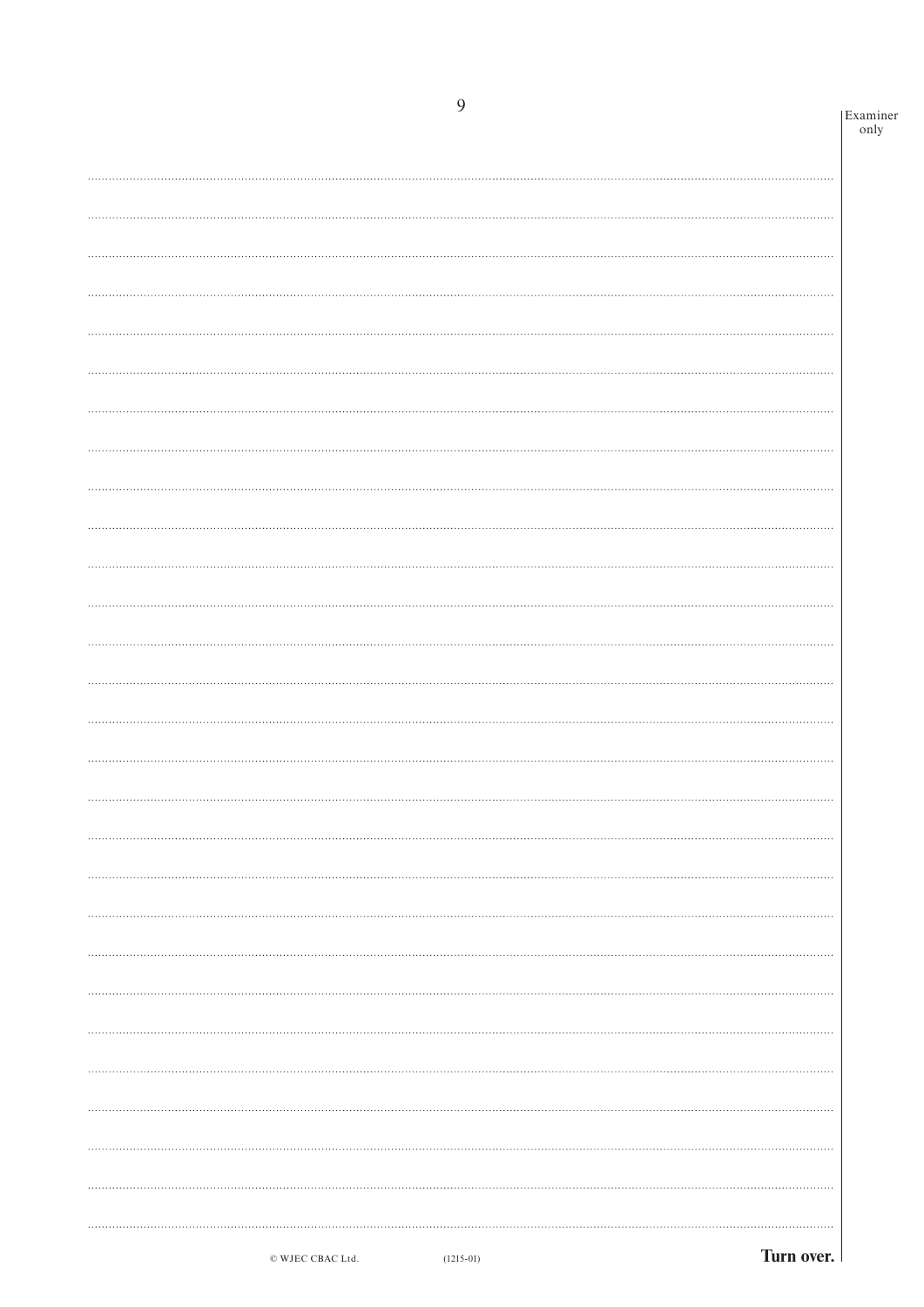#### 10 Examiner Examiner<br>only

|                        |             | . |
|------------------------|-------------|---|
|                        |             |   |
|                        |             |   |
|                        |             |   |
|                        |             |   |
|                        |             |   |
|                        |             |   |
|                        |             |   |
|                        |             |   |
|                        |             |   |
|                        |             |   |
|                        |             |   |
|                        |             |   |
|                        |             |   |
|                        |             |   |
|                        |             |   |
|                        |             |   |
|                        |             |   |
|                        |             |   |
| $\odot$ WJEC CBAC Ltd. | $(1215-01)$ |   |